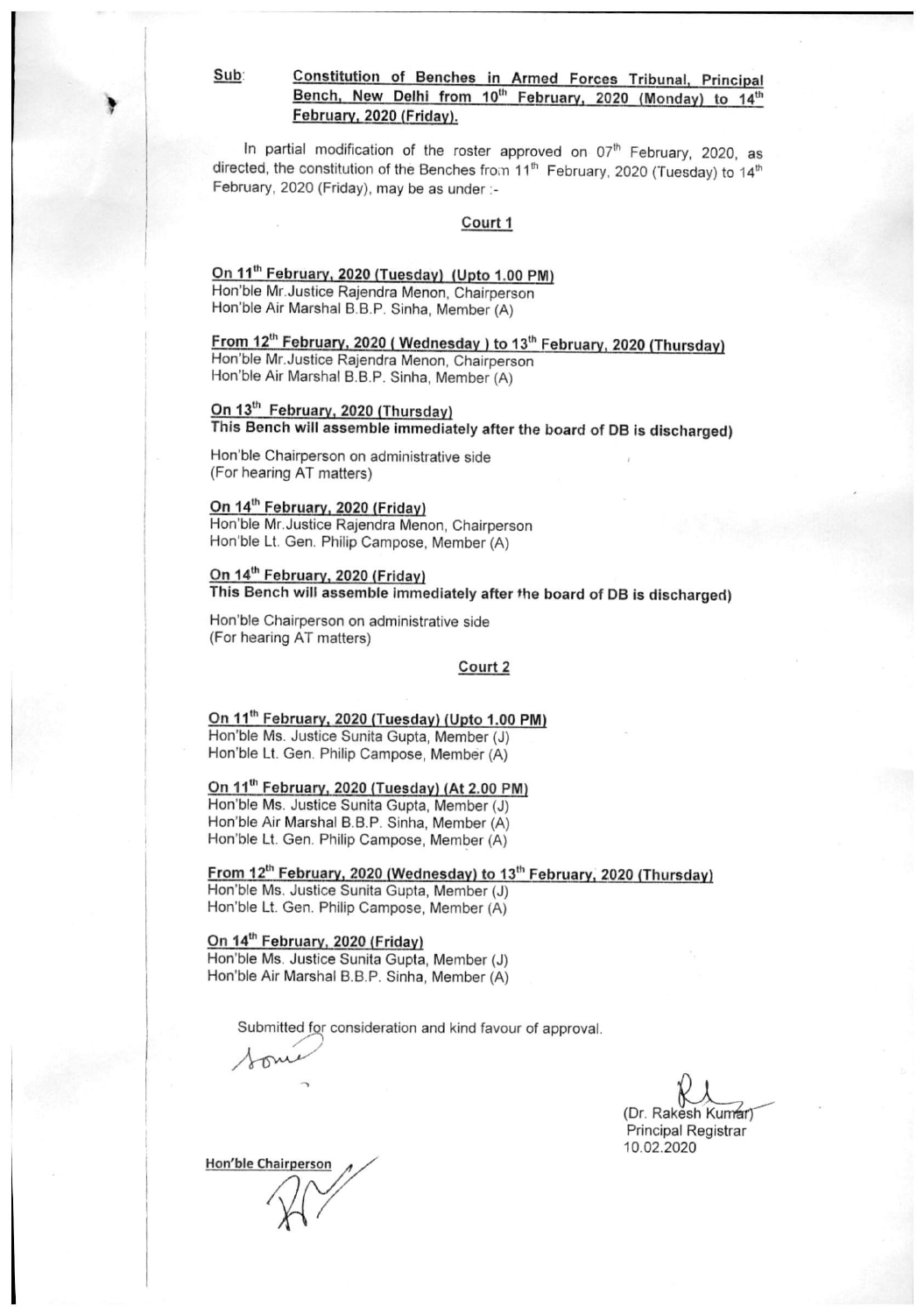# **ARMED FORCES TRIBUNAL, PRINCIPAL BENCH, NEW DELHI LIST OF BUSINESS**

**Date: 11-02-2020**

**Timing: 10:30 AM to 01.00 PM & 02.00 PM to 04.30 PM**

# **COURT No. 1 (Ground Floor)**

# **THIS BENCH WILL SIT UPTO 1.00 PM**

#### **CORAM:**

## **HON'BLE THE CHAIRPERSON HON'BLE AIR MARSHAL B.B.P. SINHA**

|    | S. No. Case No.                | <b>Parties Name</b>                                | <u> Advocate for Petitioner /</u><br><b>Respondents</b> |  |  |  |  |
|----|--------------------------------|----------------------------------------------------|---------------------------------------------------------|--|--|--|--|
|    | <b>For Admission</b>           |                                                    |                                                         |  |  |  |  |
| 1. | OA 1256/2019                   | MCMECH(R)-II Shamsher Singh<br>(No124411 B)<br>V/s | Mr Sukhjinder Singh                                     |  |  |  |  |
|    |                                | UOI & Ors.                                         | Mr. Karan Singh Bhati, Sr.<br>CGSC for R 1 to 4 & 6     |  |  |  |  |
| 2. | OA 96/2020                     | IC-43306W Brig Jagdeep Singh                       | Mr. Rajiv Manglik                                       |  |  |  |  |
|    |                                | V/s<br>UOI & Ors.                                  | Mr. Harish V Shankar                                    |  |  |  |  |
|    | <b>For Orders</b>              |                                                    |                                                         |  |  |  |  |
| 3. | MA 2643/2019 &<br>MA 2644/2019 | Sep Suraj Singh Rawat                              | Mr. Niraj Bobby Paonam                                  |  |  |  |  |
|    | ın<br>OA 241/2015              | V/s<br>UOI & Ors.                                  | Mr. Ashok Chaitanya                                     |  |  |  |  |
| 4. | MA 217/2020<br><i>in</i>       | Ex Sepoy Ashok Kumar                               | Mr. Angsuman Ojha & Rohit<br>Pratap                     |  |  |  |  |
|    | OA 1270/2017                   | V/s<br>UOI & Ors                                   | Dr. Vijendra Singh Mahndiyan                            |  |  |  |  |
| 5. | MA 252/2020<br>in              | Cdr Srimali Venkiteela (04659 N)                   | Mr Angsuman Ojha & Arunima<br>Dwivedi                   |  |  |  |  |
|    | OA 39/2018                     | V/s<br>UOI & Ors                                   | Mr. J S Yadav                                           |  |  |  |  |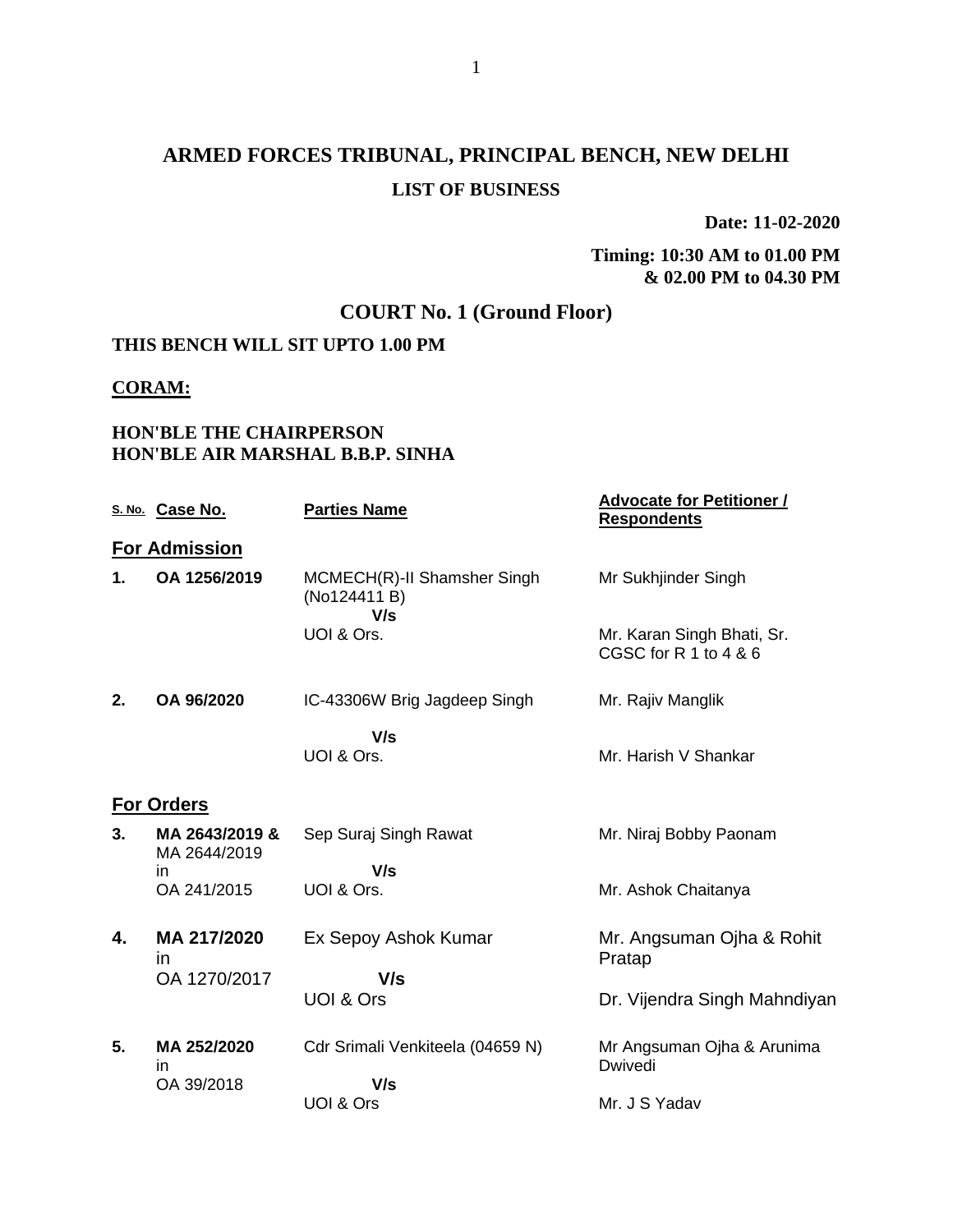| 6.  | MA 253/2020<br>ın<br>OA 145/2017 | Smt Vaishali Butalia<br>V/s                                    | Mr Angsuman Ojha & Arunima<br>Dwivedi |
|-----|----------------------------------|----------------------------------------------------------------|---------------------------------------|
|     |                                  | UOI & Ors                                                      | Mr. Prabodh Kumar                     |
| 7.  | MA 335/2020<br>$\mathsf{I}$      | No. 1053417 Ex Swr Dharam Pal                                  | Applicant-in-Person                   |
|     | OA 194/2017                      | V/s<br>UOI & Ors.                                              | Ms. Barkha Babbar                     |
|     | <b>For Hearing</b>               |                                                                |                                       |
| 8.  | OA 115/2019                      | IC-60101X Lt Col Amit Mahendra<br>Sharma                       | Mr. Rajiv Manglik                     |
|     |                                  | V/s<br>UOI & Ors.                                              | Mr Tarunvir Singh Khehar              |
| 9.  | OA 479/2019                      | Ex Seaman 1 Manoj Baghel (No<br>213951 B)                      | Ms Archana Ramesh                     |
|     |                                  | V/s<br>UOI & Ors.                                              | Mr. Harish V Shankar                  |
| 10. | OA 643/2019<br>(OA 436/2018      | JC-301746-F Sub Balarsen Padhi                                 | Mr. Ajit Kakkar & Associates          |
|     | (RB, JAMMU)                      | V/s<br>UOI & Ors.                                              | Dr. Vijendra Singh Mahndiyan          |
| 11. | OA 647/2019                      | Lt Col Ashish Khanna (IC 65008 A)                              | Mr SS Pandey & Associates             |
|     |                                  | V/s<br>UOI & Ors.                                              | Mr. Anil Gautam                       |
| 12. | OA 703/2019                      | Ex Sub Hariom Sharma (JC 668590 A) Mr Ajit Kakkar & Associates |                                       |
|     |                                  | V/s<br>UOI & Ors.                                              | Mr SP Sharma                          |
| 13. | OA 1507/2019<br>with             | IC-47535Y Col Deepak Sharan                                    | Mr. SS Pandey & Associates            |
|     | MA 2435/2019                     | V/s<br>UOI & Ors.                                              | Mr Tarunvir Singh Khehar              |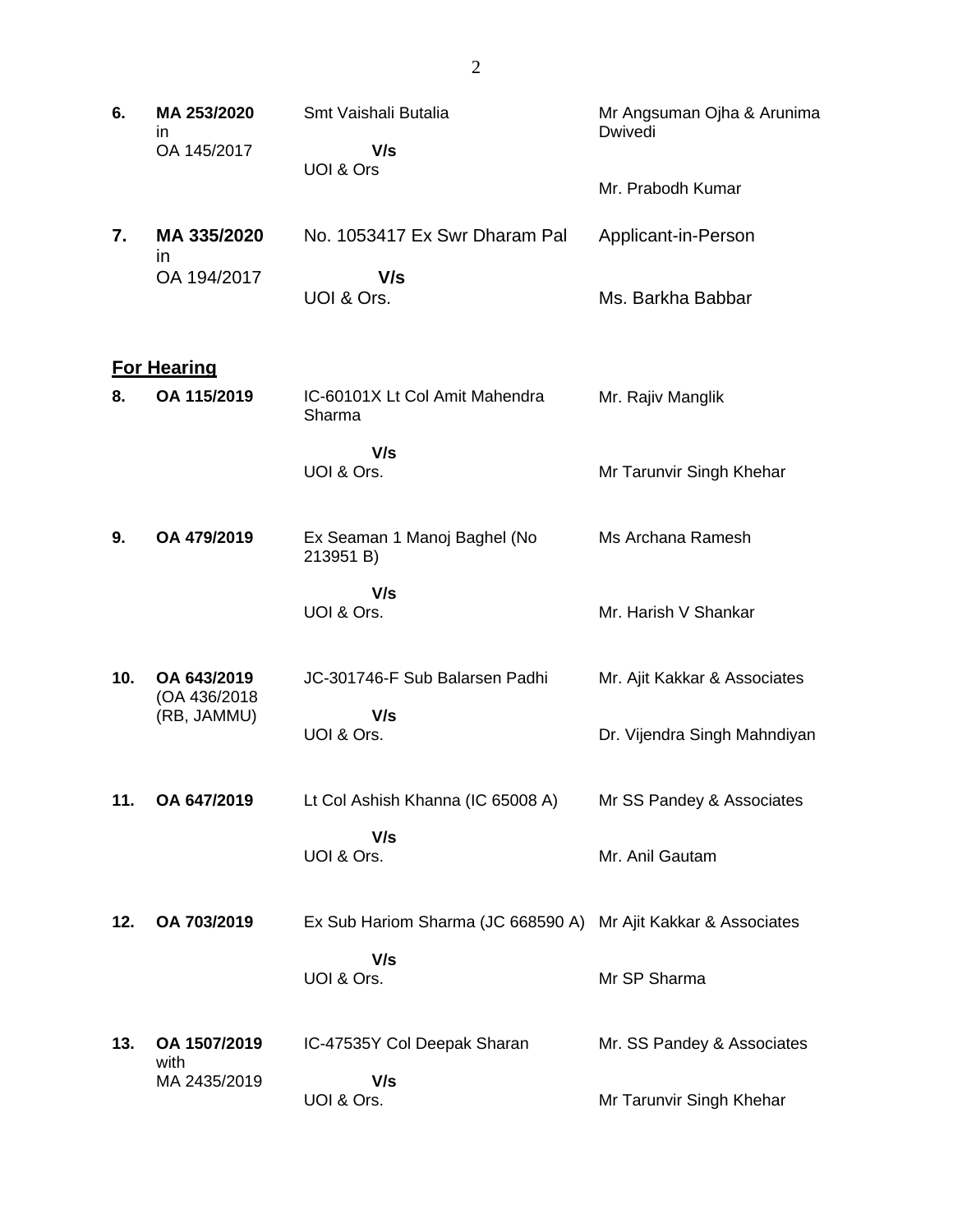| 14. | OA 1526/2019 | Nb Sub Ritul Chatterjee (JC 283824 H) Mr Virender Singh Kadian |                                           |
|-----|--------------|----------------------------------------------------------------|-------------------------------------------|
|     |              | V/s<br>UOI & Ors.                                              | Ms. Jyotsna Kaushik                       |
| 15. | OA 1536/2019 | Ex L/Nk Mohd Meraj Siddique (No<br>15570345N)                  | Ms. Archana Ramesh                        |
|     |              | V/s<br>UOI & Ors.                                              | Mr. Anil Gautam                           |
| 16. | OA 1825/2019 | Ex Cpl Harish (Admn Asst) (GD) (No<br>918757)                  | Mr Ajit Kakkar & Associates               |
|     |              | V/s<br>UOI & Ors.                                              | Mr. Karan Singh Bhati, Sr.<br><b>CGSC</b> |

## **HON'BLE THE CHAIRPERSON WILL SIT SINGLY IMMEDIATELY AFTER THE BOARD OF DB IS DISCHARGED**

# **For Admission**

| 1. | OA 246/2020<br>(OA 2769/2019)<br>(RB, Chandigarh) | Sep/DSC Narender Singh (No<br>3395181 A) | Mr. U S Maurya    |
|----|---------------------------------------------------|------------------------------------------|-------------------|
|    |                                                   | V/s<br>UOI & Ors.                        | Mr. Prabodh Kumar |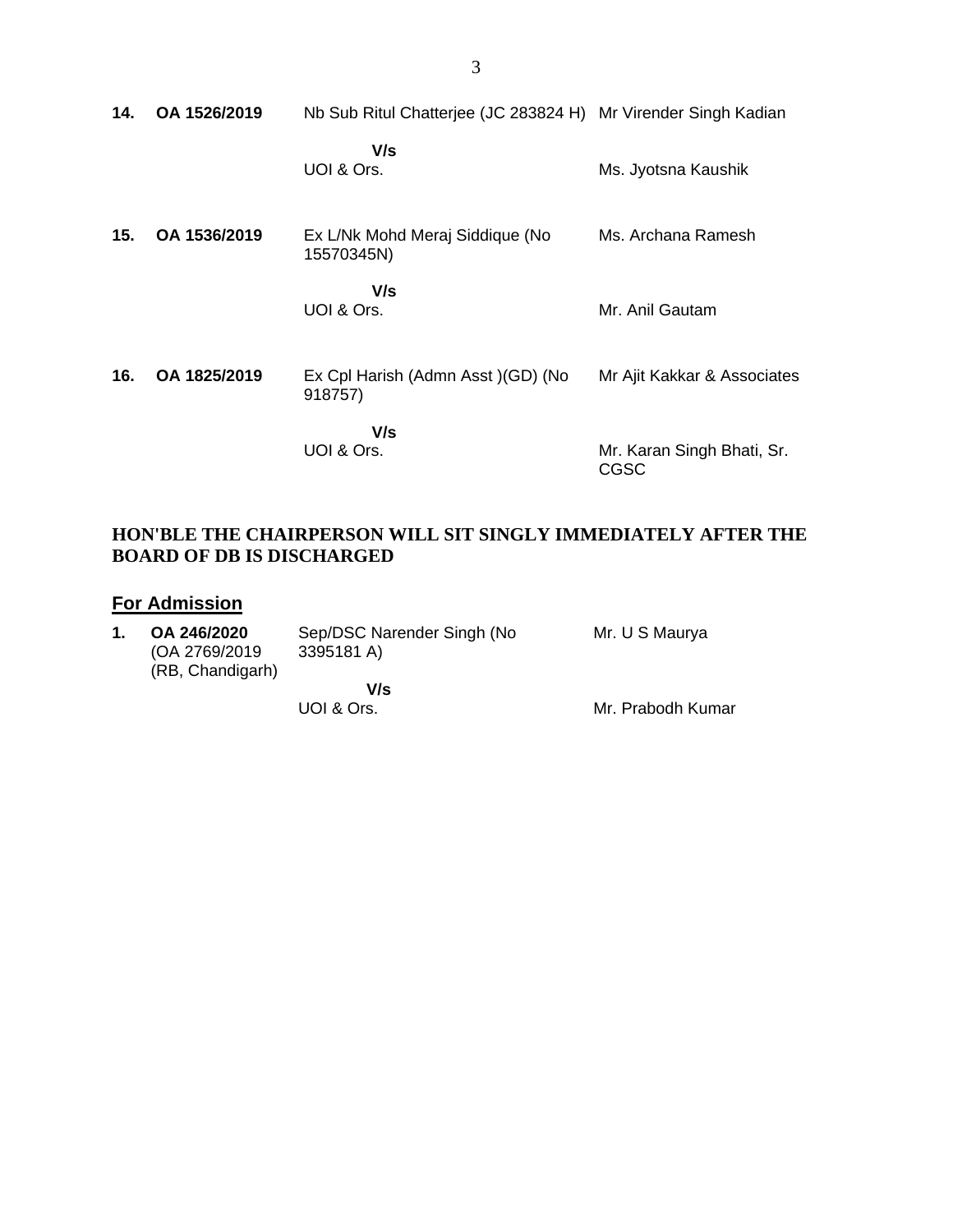# **ARMED FORCES TRIBUNAL, PRINCIPAL BENCH, NEW DELHI LIST OF BUSINESS**

**Date: 11-02-2020**

**Timing: 10:30 AM to 01.00 PM & 02.00 PM to 04.30 PM**

# **COURT No. 2 (Ground Floor)**

## **THIS BENCH WILL SIT UPTO 1.00 PM**

#### **CORAM:**

## **HON'BLE MS. JUSTICE SUNITA GUPTA HON'BLE LT. GEN. PHILIP CAMPOSE**

|               | S. No. Case No.                    | <b>Parties Name</b>                          | <b>Advocate for Petitioner /</b><br><b>Respondents</b> |
|---------------|------------------------------------|----------------------------------------------|--------------------------------------------------------|
|               | For Judgement                      |                                              |                                                        |
| $\mathbf 1$ . | OA 901/2018                        | No 14362670Y Ex Hay Ram Naresh<br>Yadav      | Mr US Maurya                                           |
|               |                                    | V/s                                          |                                                        |
|               |                                    | UOI & Ors.                                   | Mr. Rajesh Kumar Das                                   |
|               | <b>For Admission</b>               |                                              |                                                        |
| 2.            | OA 1630/2019                       | Major Abhay Tiwari (Retd) (IC-<br>54824W)    | Mr. Sayan Ray                                          |
|               |                                    | V/s                                          |                                                        |
|               |                                    | UOI & Ors.                                   | Mr. Harish V Shankar                                   |
| 3.            | OA 260/2020                        | IC-67386X Ex Maj Neeraj Singh                | Mr. Abhishek R Shukla                                  |
|               |                                    | V/s                                          |                                                        |
|               |                                    | UOI & Ors.                                   | None                                                   |
| 4.            | OA 265/2020<br>with<br>MA 333/2020 | Ex JWO Nagappan Nataraj<br>$(609694-N)$      | Mr. Ajit Kakkar & Associates                           |
|               |                                    | V/s                                          |                                                        |
|               |                                    | UOI & Ors.                                   | None                                                   |
| 5.            | OA 266/2020                        | JC-377465Y Hony Lt (JENE) A Sailu<br>(Retd.) | Mr. S S Pandey & Associates                            |
|               |                                    | V/s                                          |                                                        |
|               |                                    | UOI & Ors.                                   | None                                                   |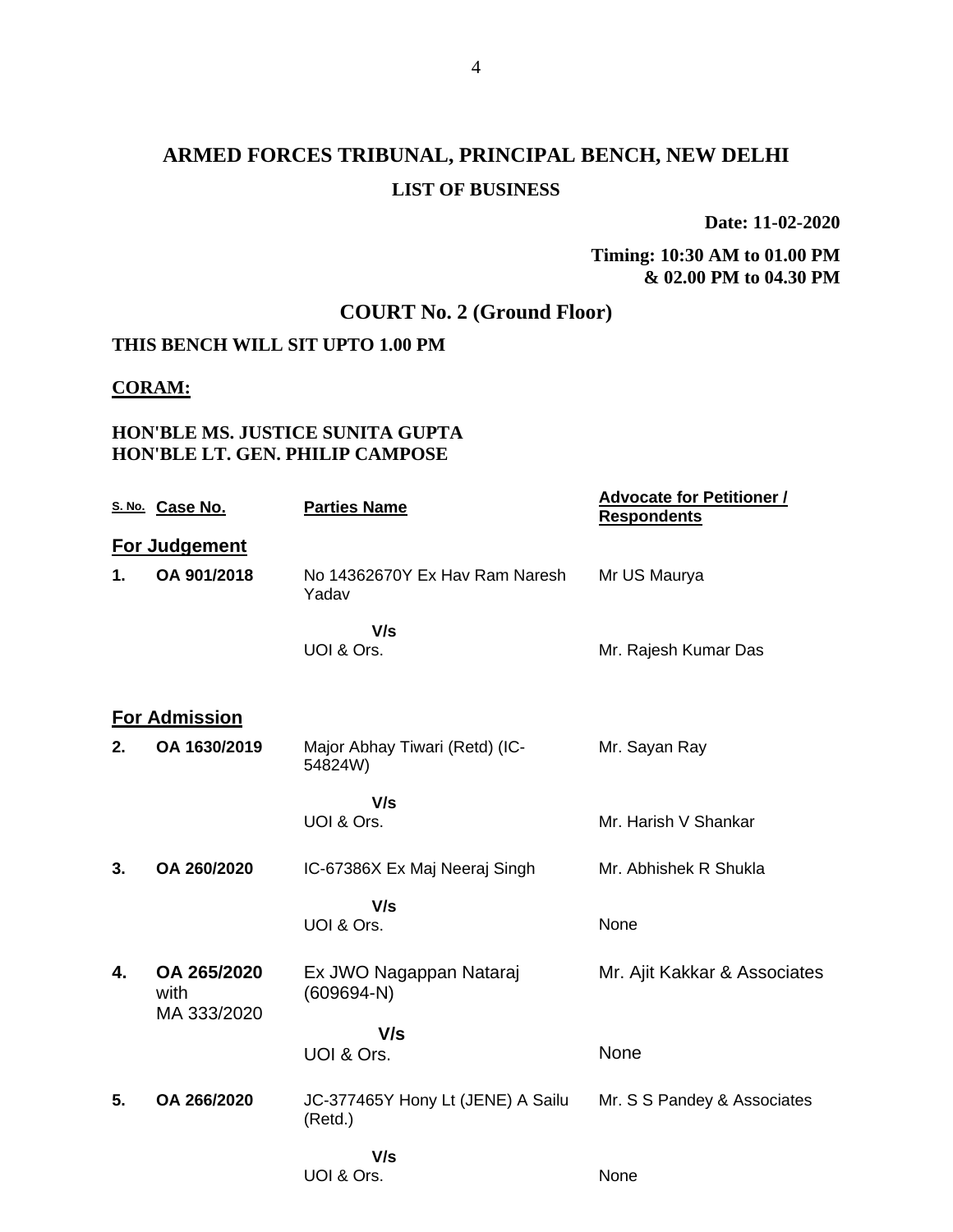| 6.  | OA 267/2020                        | IC-53358-A Lt Col Sukant Behera                                            | Mr. S S Pandey & Associates              |
|-----|------------------------------------|----------------------------------------------------------------------------|------------------------------------------|
|     |                                    | V/s<br>UOI & Ors.                                                          | None                                     |
| 7.  | OA 268/2020<br>with<br>MA 338/2020 | No. 727404-A JWO Sanjay Kumar<br>Mishra                                    | Mr. Ajeet Yadav & Mr. Rakesh Kr<br>Singh |
|     |                                    | V/s<br>UOI & Ors.                                                          | None                                     |
| 8.  | OA 269/2020<br>with                | MWO Lalit Ram (Retd) (No 240427)                                           | Mr Manoj Kr Gupta                        |
|     | MA 339/2020                        | V/s<br>UOI & Ors.                                                          | None                                     |
|     | <b>Pleadings not complete</b>      |                                                                            |                                          |
| 9.  | OA 721/2018<br>with                | Pappi Devi Wd/o Late Gdr Jai Prakash Mr. S C Tomar<br>Singh (No. 2674713K) |                                          |
|     | MA 590/2018 &<br>591/2018          | V/s<br>UOI & Ors.                                                          | Mr. Avdhesh Kumar Singh                  |
| 10. | OA 1743/2018<br>with               | SS-39014W Ex Maj Vijay Singh<br>Chauhan                                    | Mr. S S Pandey & Associates              |
|     | MA 1939/2018                       | V/s                                                                        |                                          |
|     |                                    | UOI & Ors.                                                                 | Mr. Satya Ranjan Swain                   |
| 11. | OA 377/2019<br>with                | Ex JWO Kausar Ali (638484-K)                                               | Mr. Ajit Kakkar & Associates             |
|     | MA 2759/2019                       | V/s<br>UOI & Ors.                                                          | Mr. Prabodh Kumar                        |
| 12. | OA 395/2019                        | Lt Gen VP Singh (Retd) (IC-38300<br>L)                                     | Mr Veerendra Mohan                       |
|     |                                    | V/s                                                                        |                                          |
|     |                                    | UOI & Ors.                                                                 | Mr. Satya Ranjan Swain                   |
| 13. | OA 490/2019<br>with                | Ex Sgt Upendra Kumar Bharti                                                | Mr. Praveen Kumar                        |
|     | MA 1062/2019 &<br>MA 321/2020      | V/s<br>UOI & Ors.                                                          | Mr. Rajeev Kumar                         |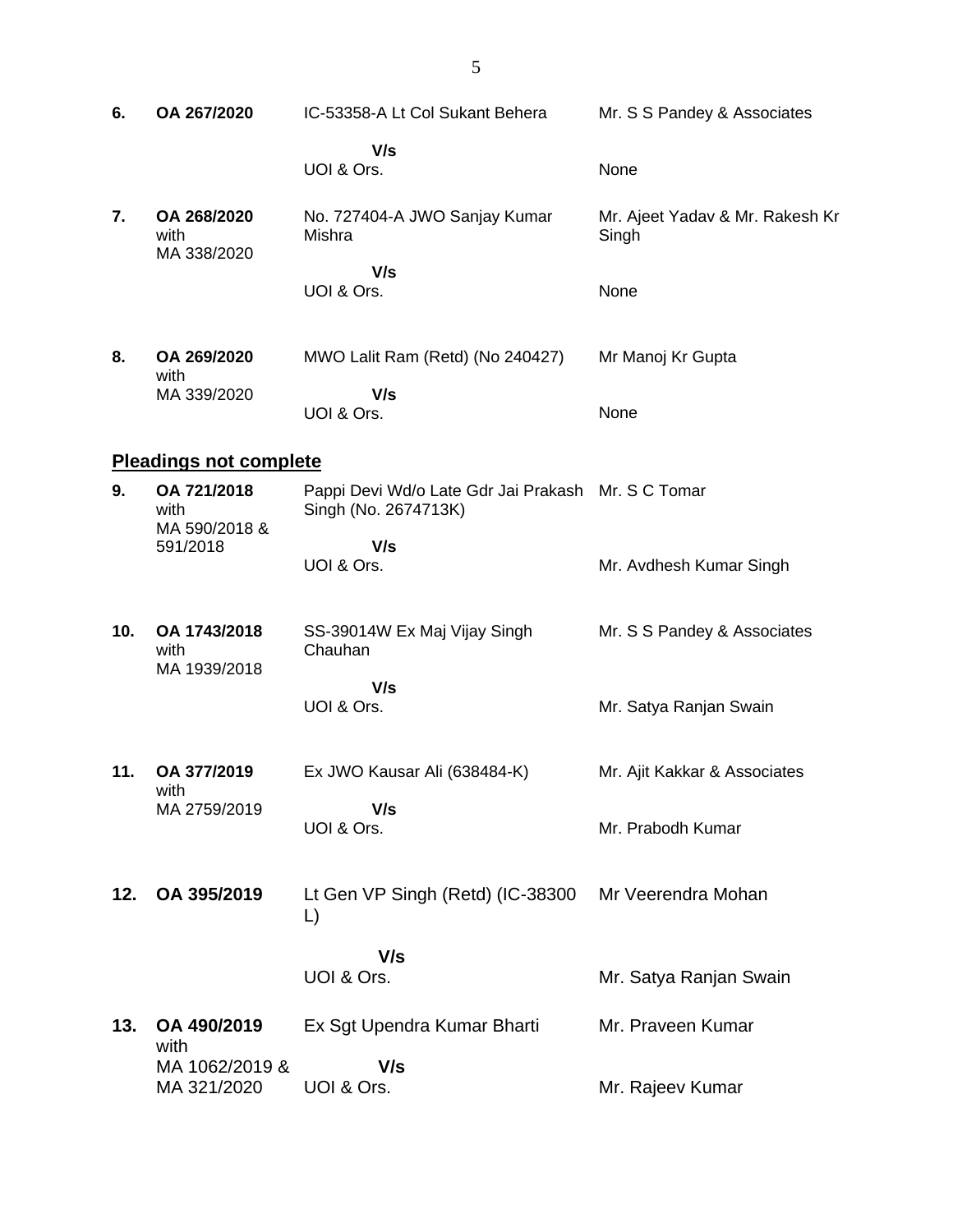| 14. | OA 491/2019<br>with<br>MA 1063/2019 | Ex L/Nk Adhip Narayan Guha (No<br>6280488)          | Ms Archana Ramesh         |
|-----|-------------------------------------|-----------------------------------------------------|---------------------------|
|     |                                     | V/s                                                 |                           |
|     |                                     | UOI & Ors.                                          | Mr. Shyam Narayan         |
| 15. | OA 596/2019<br>with<br>MA 1167/2019 | Nk Rakesh Kumar (Retd) (No<br>14387172X)            | Mr SS Pandey & Associates |
|     |                                     | V/s<br>UOI & Ors.                                   | Mr. J S Yadav             |
| 16. | OA 752/2019<br>with<br>MA 1354/2019 | Ex Hony Nb Sub Ajab Singh<br>Nohowal (No 1287526 A) | Mr SM Dalal               |
|     |                                     | V/s<br>UOI & Ors.                                   | Mr. Y P Singh             |
|     | <b>For Execution</b>                |                                                     |                           |
| 17. | MA 1458/2019<br>in<br>OA 190/2019   | No. 690695N Ex JWO Krishan Kumar<br>Tyagi           | Mr. Virender Singh Kadian |
|     |                                     | V/s<br>UOI & Ors.                                   | Mr. V Pattabhi Ram        |
| 18. | MA 2604/2019<br>in<br>OA 1796/2018  | Ex CPO COM (EW) Chandra Mohan<br>Singh(No 168587 B) | Mr Virender Singh Kadian  |
|     |                                     | V/s<br>UOI & Ors                                    | Mr. Shyam Narayan         |
|     | <b>Miscellaneous</b>                |                                                     |                           |
| 19. | RA 13/2019<br>with                  | IC-34864W Maj Vinoy Krishna (Retd)                  | Mr. SM Dalal & Ajay Yadav |
|     | MA 1353/2019                        | V/s<br>UOI & Ors                                    |                           |
|     | in.<br>OA 551/2015                  |                                                     | Mr. Anil Gautam           |
| 20. | MA 467/2019<br>in<br>RA 43/2016     | Capt Dheeraj Bhargava (Retd) (IC<br>53124W)         | Mr SS Pandey              |
|     | in<br>OA 653/2015                   | V/s<br>UOI & Ors                                    | Mr Harish V Shankar       |
|     |                                     |                                                     |                           |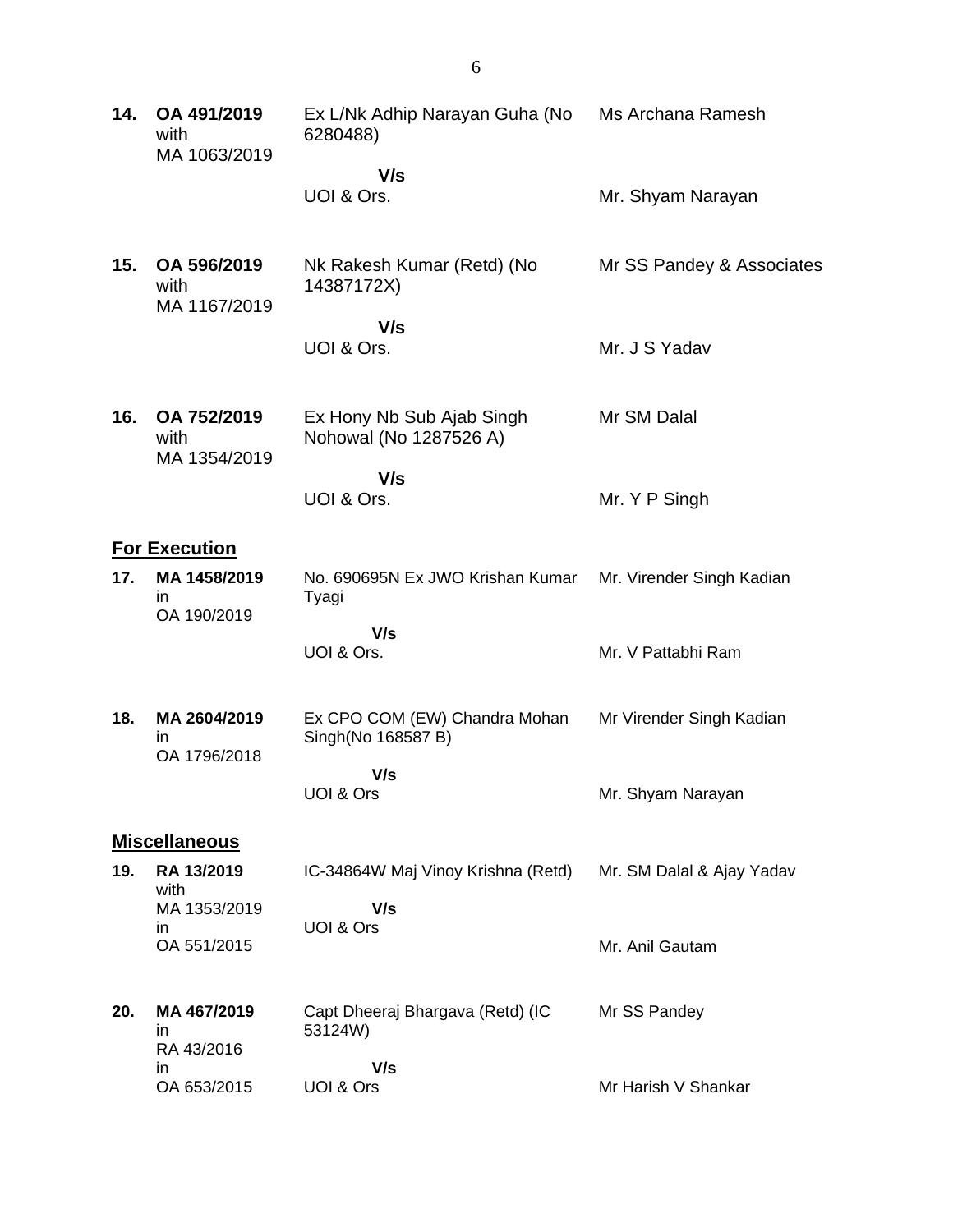| 21. | MA 334/2020<br><i>in</i><br>OA 1428/2018      | No. 28625-H Sqn Ldr K L Kiran<br>V/s | Mr. Pushpendra Kumar<br><b>Dhaka</b>                        |
|-----|-----------------------------------------------|--------------------------------------|-------------------------------------------------------------|
|     |                                               | UOI & Ors.                           | Mr. Ashok Chaitanya                                         |
| 22. | MA 336/2020<br>$\mathsf{In}$                  | Ex Swr Dharam Pal (No 1053417)       | In Person                                                   |
|     | OA 194/2017                                   | V/s<br><b>UOI &amp; Ors</b>          | Ms. Barka Babbar                                            |
|     | <b>Part Heard</b>                             |                                      |                                                             |
| 23. | TA 439/2009<br>Writ Petition No.<br>1069/1997 | Lt Cdr Prahlad Kr. Varshney<br>V/s   | Mr Ajai Bhalla                                              |
|     |                                               | UOI & Ors.                           | Mr Harish V Shankar and Ms<br>Rati Varma for R 2-3          |
|     | <b>Pleadings complete</b>                     |                                      |                                                             |
| 24. | OA 335/2011                                   | Flt Lt S. Sajit & Ors.               | Ms Garima Sachdeva                                          |
|     |                                               | V/s<br>UOI & Ors.                    | Mr Harish V Shankar                                         |
| 25. | OA 1126/2016                                  | Ex Nk Ram Kishan                     | Mr. M K Gaur                                                |
|     |                                               | V/s<br>UOI & Ors.                    | Mr SD Windlesh                                              |
| 26. | OA 1086/2016                                  | Ex Hav Krishana Kumar Gaurh<br>V/s   | Mr. Mohan Kumar, Rashmi<br>Singh, Rohit Pratap & Associates |
|     |                                               | UOI & Ors.                           | Mr Avdhesh Kumar Singh                                      |
| 27. | OA 1088/2016                                  | Ex Nk Balramji Mishra                | Mohan Kumar, Rashmi Singh,<br>Rohit Pratap & Associates     |
|     |                                               | V/s<br>UOI & Ors.                    | Mr Prabodh Kumar                                            |
| 28. | OA 951/2017<br>with                           | Ex Sailor Jaswant Singh              | Mr Ajit Kakkar                                              |
|     | MA 743/2017                                   | V/s<br>UOI & Ors.                    | Mr YP Singh                                                 |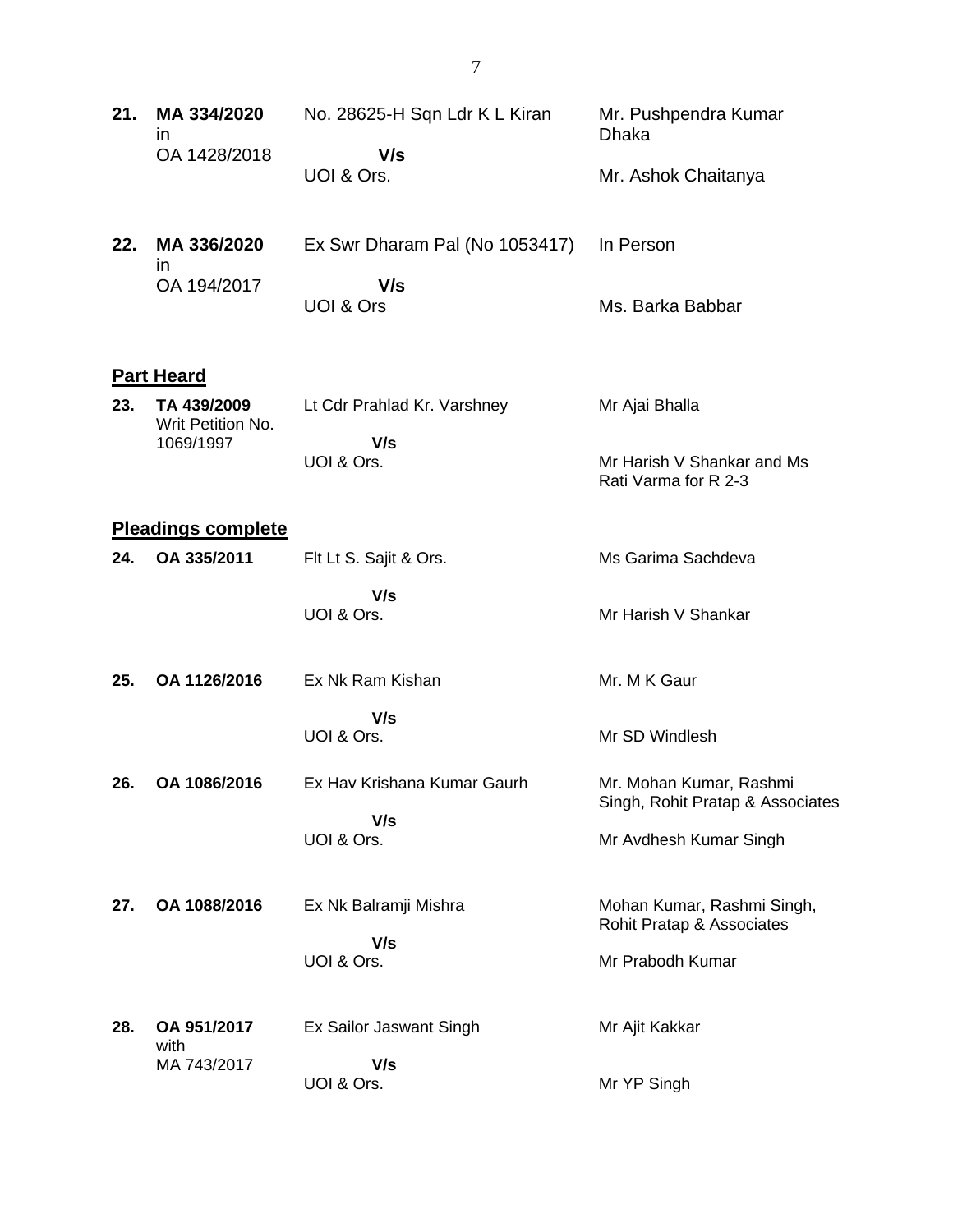| 29. | OA 998/2017                          | Maj H Anjanappa                                                   | Mr. A S Puar                           |
|-----|--------------------------------------|-------------------------------------------------------------------|----------------------------------------|
|     |                                      | V/s<br>UOI & Ors.                                                 | Mr SD Windlesh                         |
| 30. | OA 1533/2017<br>with<br>MA 2255/2018 | Smt Sukh Varsha Sharma (W/d of IC<br>29112-H Late Maj R K Sharma) | Mr. S M Dalal                          |
|     |                                      | V/s                                                               |                                        |
|     |                                      | UOI & Ors.                                                        | Dr. Vijendra Singh Mahndiyan           |
| 31. | OA 1870/2017<br>with                 | IC-14534W Col Kanwarjit Singh (Retd.)                             | Mr B S Chaudhary & Jasbir<br>Chaudhary |
|     | MA 1413/2017                         | V/s                                                               |                                        |
|     |                                      | UOI & Ors.                                                        | Mr. Rajesh Kumar Das                   |
|     |                                      |                                                                   |                                        |

## **THIS BENCH WILL ASSEMBLE AT 2.00 PM**

#### **CORAM:**

## **HON'BLE MS. JUSTICE SUNITA GUPTA HON'BLE AIR MARSHAL B.B.P. SINHA HON'BLE LT. GEN. PHILIP CAMPOSE**

|    | S. No. Case No.                        | <b>Parties Name</b>                          | <b>Advocate for Petitioner /</b><br><b>Respondents</b> |
|----|----------------------------------------|----------------------------------------------|--------------------------------------------------------|
|    | <b>For Orders</b>                      |                                              |                                                        |
| 1. | <b>RA 1/2020</b><br>with<br>MA 58/2020 | Subedar Lakshmi Kant Mishra (JC<br>226847 L) | Mr K Ramesh                                            |
|    | in                                     | V/s                                          |                                                        |
|    | OA 228/2012                            | UOI & Ors                                    | Mr. J S Yadav                                          |
| 2. | <b>RA 3/2020</b><br>with               | IC-40777Y Ex Maj Gen M S Jaswal              | Mr. Anand Kumar                                        |
|    | MA 212/2020                            | V/s                                          |                                                        |
|    | in<br>OA 965/2017                      | UOI & Ors.                                   | Mr Anil Gautam                                         |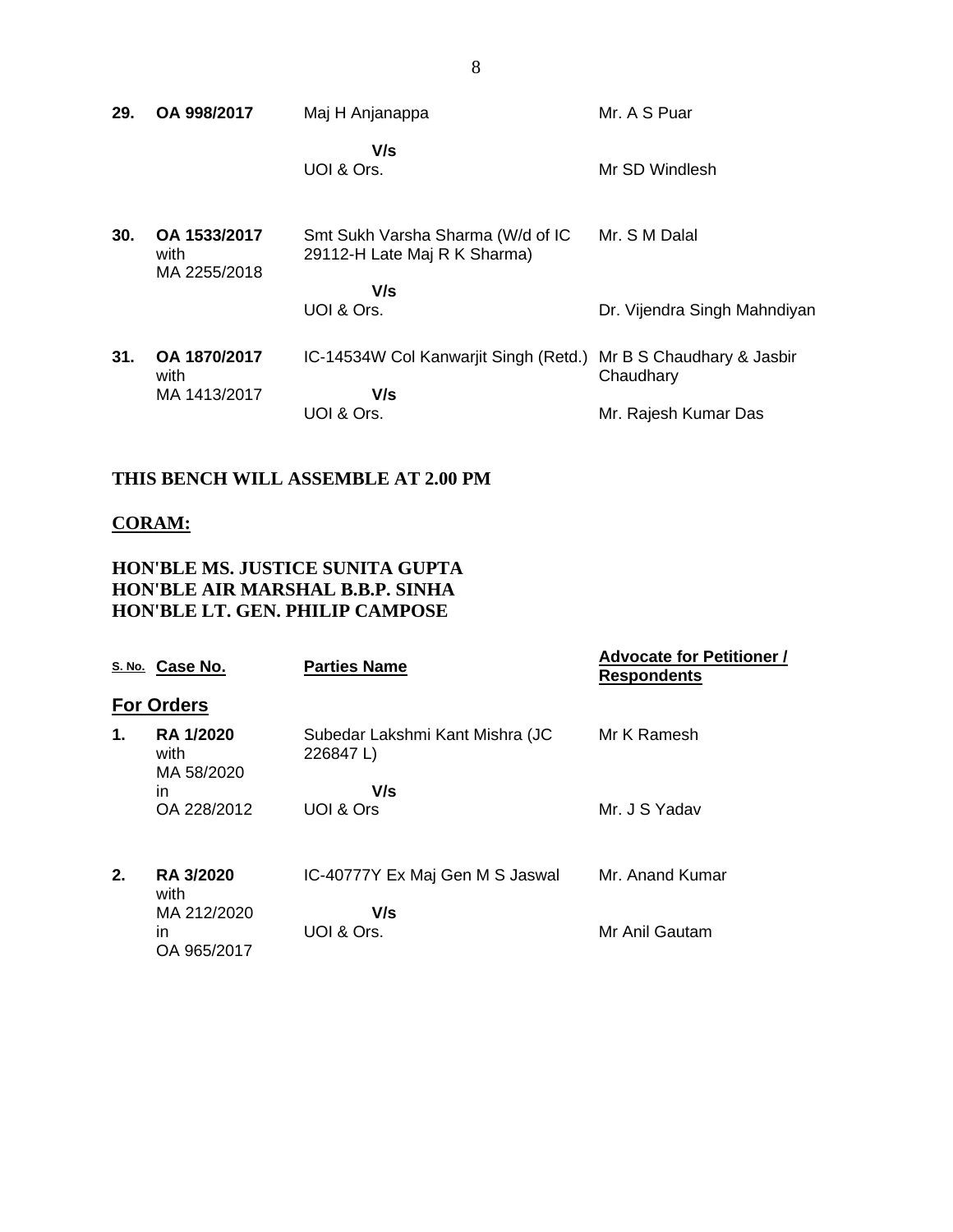# **ARMED FORCES TRIBUNAL, PRINCIPAL BENCH, NEW DELHI LIST OF BUSINESS**

**Date: 11-02-2020**

**Timing: 11:00 AM**

# **PRINCIPAL REGISTRAR COURT**

|    | S. No. Case No.                     | <b>Parties Name</b>                                            | <b>Advocate for Petitioner /</b><br><b>Respondents</b> |
|----|-------------------------------------|----------------------------------------------------------------|--------------------------------------------------------|
|    | <b>For Appearance/Direction</b>     |                                                                |                                                        |
| 1. | OA 836/2019<br>with<br>MA 1478/2019 | Smt Ghoghri Devi Widow of Late Hav<br>Jai Karan (No 1290027-W) | Mr. Manoj Kumar Gupta                                  |
|    |                                     | V/s<br>UOI & Ors.                                              | Mr. V S Tomar                                          |
| 2. | OA 971/2019                         | Ex MWO Umesh Chandra Mishra (No<br>649297)                     | Mr Baljeet Singh                                       |
|    |                                     | V/s                                                            |                                                        |
|    |                                     | UOI & Ors.                                                     | Mr. Arvind Patel                                       |
| 3. | OA 972/2019                         | HFO Harish Chandra Rikhari (Retd)<br>(No 673934)               | Mr Baljeet Singh                                       |
|    |                                     | V/s<br>UOI & Ors.                                              | Mr. K K Tyagi                                          |
|    |                                     |                                                                |                                                        |
| 4. | OA 975/2019<br>with                 | Ex Sgt Rishi Ram Tyagi (No 704392 R) Mr Praveen Kumar          |                                                        |
|    | MA 1639/2019                        | V/s                                                            |                                                        |
|    |                                     | UOI & Ors.                                                     | Mr. Ashok Chaitanya                                    |
| 5. | OA 977/2019                         | Air Cmde BS Sabherwal (Retd) (No                               | Mr Shakti Chand Jaidwal                                |
|    |                                     | 17374 K)                                                       |                                                        |
|    |                                     | V/s                                                            |                                                        |
|    |                                     | UOI & Ors.                                                     | Mr Ashok Chaitanya                                     |
| 6. | OA 1085/2019                        | Ex Sgt Mukesh Kumar Pandey (No                                 | Mr Praveen Kumar                                       |
|    | with<br>MA 1760/2019                | 795766 A)                                                      |                                                        |
|    |                                     | V/s                                                            |                                                        |
|    |                                     | UOI & Ors.                                                     | Mr. V S Tomar                                          |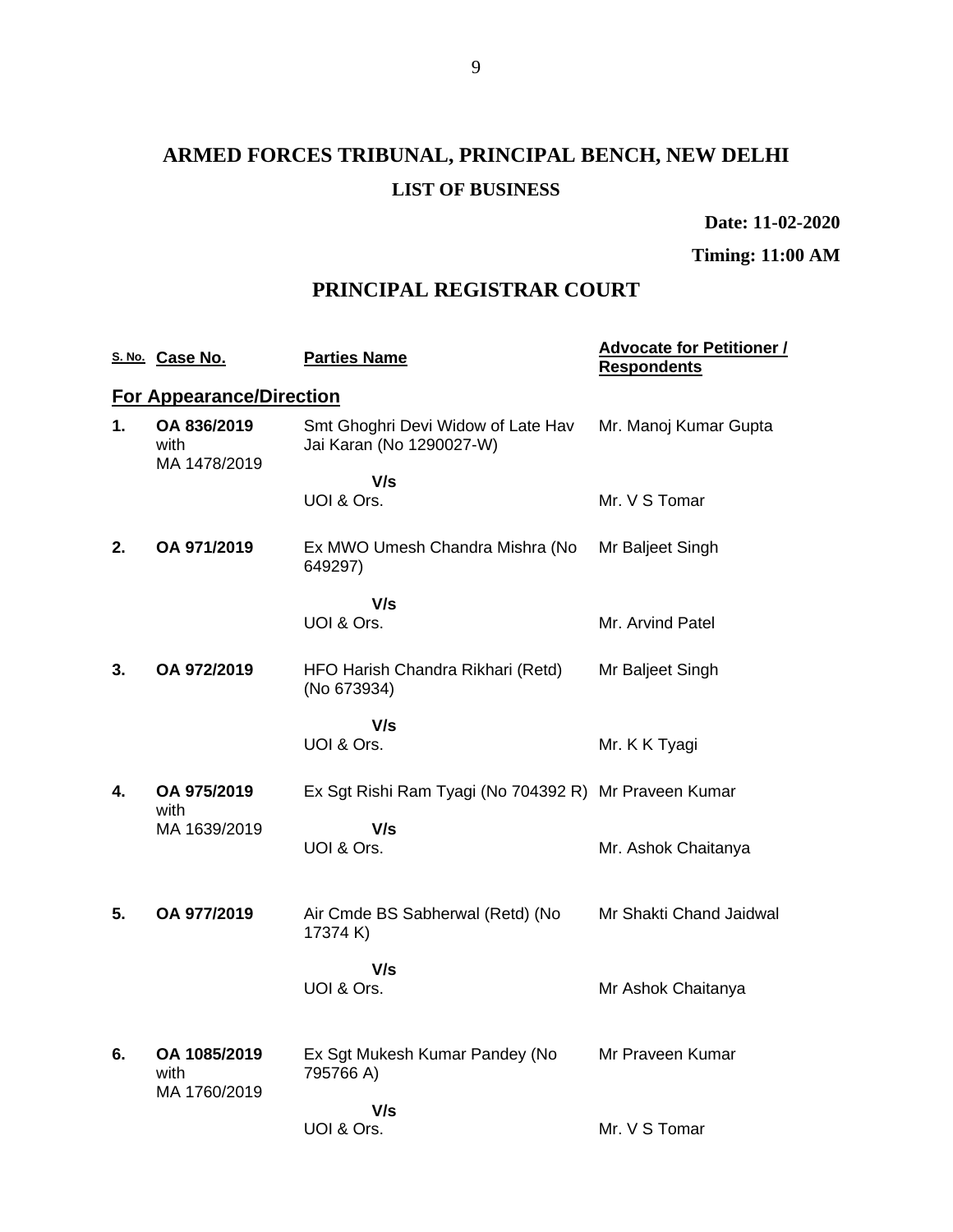| 7.  | OA 1197/2019         | Ex Hony Nb Sub Hanuta Ram Nain<br>(NO 6889990)       | Mr. AK Trivedi & Associates |
|-----|----------------------|------------------------------------------------------|-----------------------------|
|     |                      | V/s<br>UOI & Ors.                                    | Mr. K K Tyagi               |
| 8.  | OA 1198/2019         | Sub Vivek Ponnanna (JC 378689 L)                     | Mr SS Pandey & Associates   |
|     |                      | V/s<br>UOI & Ors.                                    | Ms. Jyotsna Kaushik         |
| 9.  | OA 1199/2019<br>with | Ex Rect Govind Singh (No 1476459 K)                  | Mr SK Anand                 |
|     | MA 1942/2019         | V/s<br>UOI & Ors.                                    | Mr. V Pattabhi Ram          |
| 10. | OA 1201/2019<br>with | No 14573454P Ex Nk Surender Kumar Mr. VS Kadian      |                             |
|     | MA 1944/2019         | V/s<br>UOI & Ors.                                    | Mr. Rajeev Kumar            |
| 11. | OA 1203/2019         | Sub Bhikham Ram (Retd) (JC 581326<br>W)              | Ms Archana Ramesh           |
|     |                      | V/s<br>UOI & Ors.                                    | Ms. Suman Chauhan           |
| 12. | OA 1205/2019         | Col Manas Kumar Das (Retd) (IC<br>42815 H)           | Mr Rajendra Kumar           |
|     |                      | V/s<br>UOI & Ors.                                    | Mr. Neeraj, Sr. CGSC        |
| 13. | OA 1207/2019<br>with | Ex HavTilak Raj (No 14570734 X)                      | Mr Virender Singh Kadian    |
|     | MA 2956/2019         | V/s<br>UOI & Ors.                                    | Mr. J S Rawat               |
| 14. | OA 1237/2019         | No. 194153-H Ex MC ERA-II<br>Brahampal Singh Khatana | Mr. Ved Prakash             |
|     |                      | V/s<br>UOI & Ors.                                    | Mr Arvind Patel             |
| 15. | OA 1238/2019         | Ex Hav Bir Singh (No 14591136 N)                     | Mr Virender Singh Kadian    |
|     | with<br>MA 1975/2019 | V/s<br>UOI & Ors.                                    | Mr Avdhesh Kumar Singh      |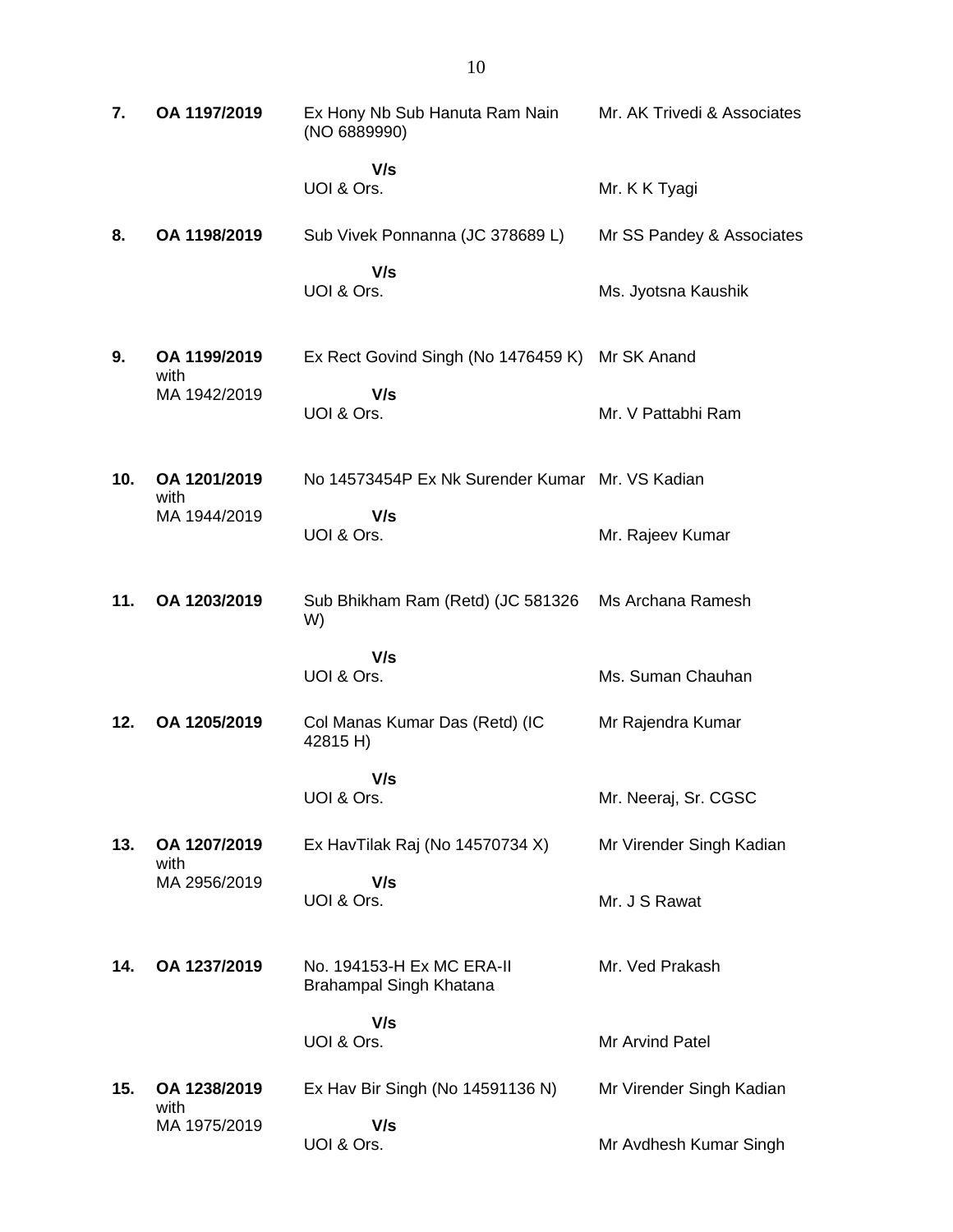| 16. | OA 1257/2019<br>with                 | Wg Cdr Shaleen Airon (26942-L)                        | Ms. Archana Ramesh            |
|-----|--------------------------------------|-------------------------------------------------------|-------------------------------|
|     | MA 1994/2019 &<br>MA 319/2020        | V/s<br>UOI & Ors.                                     | Mr. Tarunvir Singh Khehar     |
| 17. | OA 1370/2019                         | No. 622441 HFO Brahmpal Sharma<br>(Retd.)             | Mr. B P Vaishnav & Associates |
|     |                                      | V/s                                                   |                               |
|     |                                      | UOI & Ors.                                            | Dr. Vijendra Singh Mahndiyan  |
| 18. | OA 1371/2019<br>with<br>MA 2113/2019 | Cdr Davinder Singh (No 83972 W)<br>(Retd)             | Mr OS Punia                   |
|     |                                      | V/s<br>UOI & Ors.                                     | Mr. Satya Ranjan Swain        |
| 19. | OA 1597/2019                         | Ex Hav Kalu Singh (1453064-W)                         | Ms. Pallavi Awasthi           |
|     | with<br>MA 2562/2019                 | V/s<br>UOI & Ors.                                     | Mr. Ashok Chaitanya           |
| 20. | OA 1744/2019                         | Ex WO Pradeep Kumar Sharma<br>$(678644-N)$            | Mr. Praveen Kumar             |
|     |                                      | V/s<br>UOI & Ors.                                     | Mr V Pattabhi Ram             |
| 21. | OA 1745/2019                         | Mrs. Pabitra Chettri @ Pabitra Karki                  | Ms. Sangeeta Tomar            |
|     |                                      | V/s<br>UOI & Ors.                                     | Mr KK Tyagi                   |
| 22. | OA 1746/2019                         | Ex Sgt Mukesh Kumar Jha (791184)                      | Mr. Ajit Kakkar               |
|     |                                      | V/s<br>UOI & Ors.                                     | Mr VS Tomar                   |
| 23. | OA 1749/2019                         | Ex Sgt Prabhat Ranjan Dwivedi<br>(792072-H)           | Mr. Virender Singh Kadian     |
|     |                                      | V/s<br>UOI & Ors.                                     | None                          |
| 24. | OA 1753/2019                         | No. 1454033-H Ex Hav Surinder Singh Mr. Praveen Kumar |                               |
|     | with<br>MA 2664/2019                 | V/s<br>UOI & Ors.                                     | Mr SD windlesh                |
|     |                                      |                                                       |                               |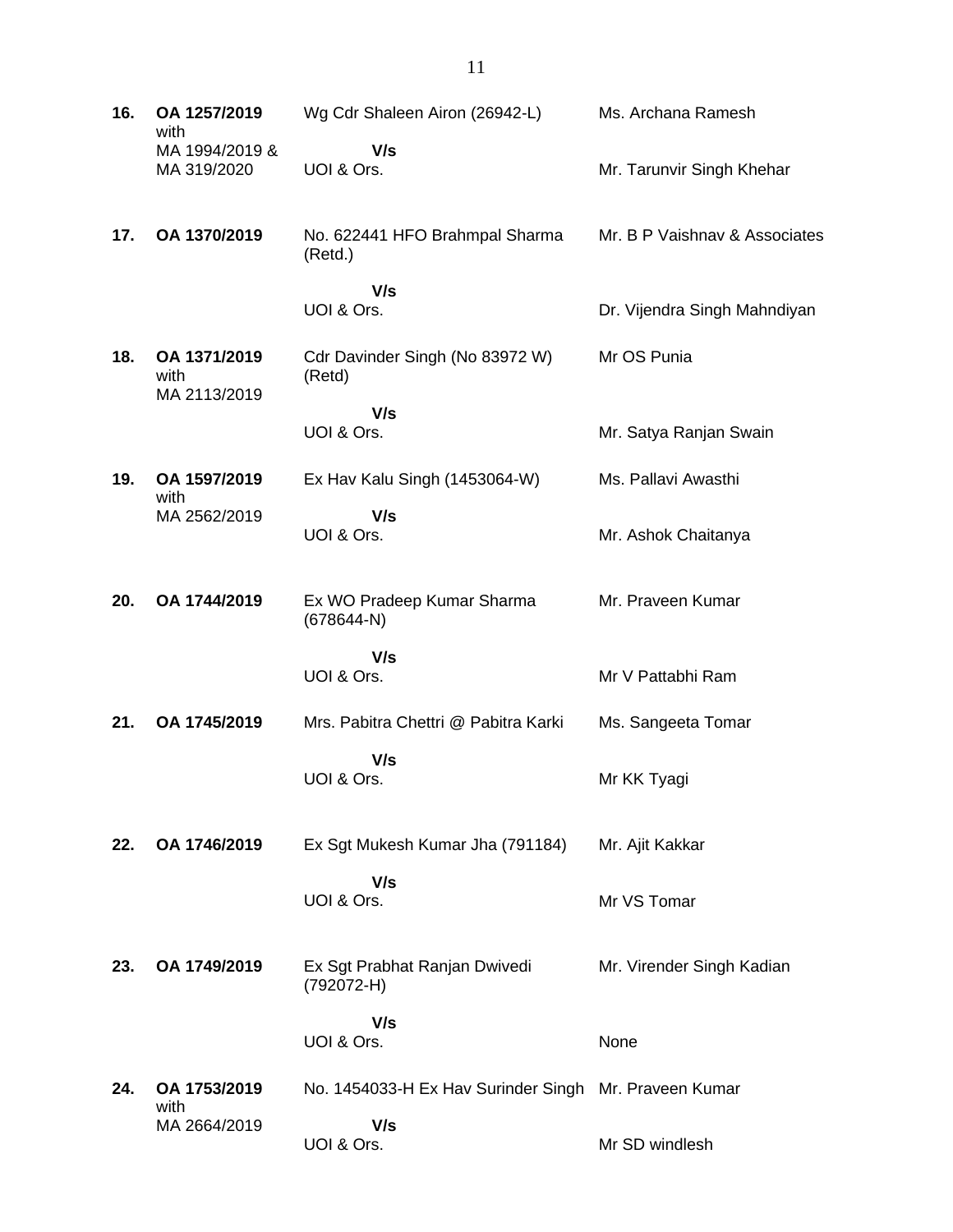| 25. | OA 1809/2019                         | Ex PO AF Rajneesh Kumar (No<br>139306F)           | Mr. Ved Prakash           |
|-----|--------------------------------------|---------------------------------------------------|---------------------------|
|     |                                      | V/s<br>UOI & Ors.                                 | Mr. Avdhesh Kumar Singh   |
| 26. | OA 1810/2019                         | Air Cmde Mrigiindra Singh (Retd) (No<br>17324)    | Mr Baljeet Singh          |
|     |                                      | V/s<br>UOI & Ors.                                 | Mr. Avdhesh Kumar Singh   |
| 27. | OA 2143/2019                         | JC-761449L Sub N Murugan                          | Mr. Virender Singh Kadian |
|     |                                      | V/s<br>UOI & Ors.                                 | Mr. Arvind Patel          |
| 28. | OA 2144/2019                         | No. 13960696-W Ex Hav (Hony Nb<br>Sub) Devi Chand | Mr. Virender Singh Kadian |
|     |                                      | V/s<br>UOI & Ors.                                 | Mr. Shyam Narayan         |
| 29. | OA 2146/2019                         | 627281R Ex MWO (HFO) Tejpal Singh Mr VS Kadian    |                           |
|     |                                      | V/s<br>UOI & Ors.                                 | Ms. Suman Chauhan         |
| 30. | OA 2147/2019<br>with<br>MA 3017/2019 | Ex Nk Rajendra Prasad Sharma<br>$(1264435-K)$     | Mr. Virender Singh Kadian |
|     |                                      | V/s<br>UOI & Ors.                                 | None                      |
| 31. | OA 2149/2019                         | Ex Cpl Asit Kumar (No 925546 S)                   | Mr Virender Singh Kadian  |
|     |                                      | V/s<br>UOI & Ors.                                 | Mr. Satya Ranjan Swain    |
| 32. | OA 2150/2019                         | Ex HFO Radharaman Sharma (No<br>669213 F)         | Mr Ved Prakash            |
|     |                                      | V/s<br>UOI & Ors.                                 | Mr. J S Yadav             |
| 33. | OA 2163/2019                         | Ex HFO Birsain Tomar (No 631586T)                 | Mr Praveen Kumar          |
|     |                                      | V/s<br>UOI & Ors.                                 | Mr. J S Yadav             |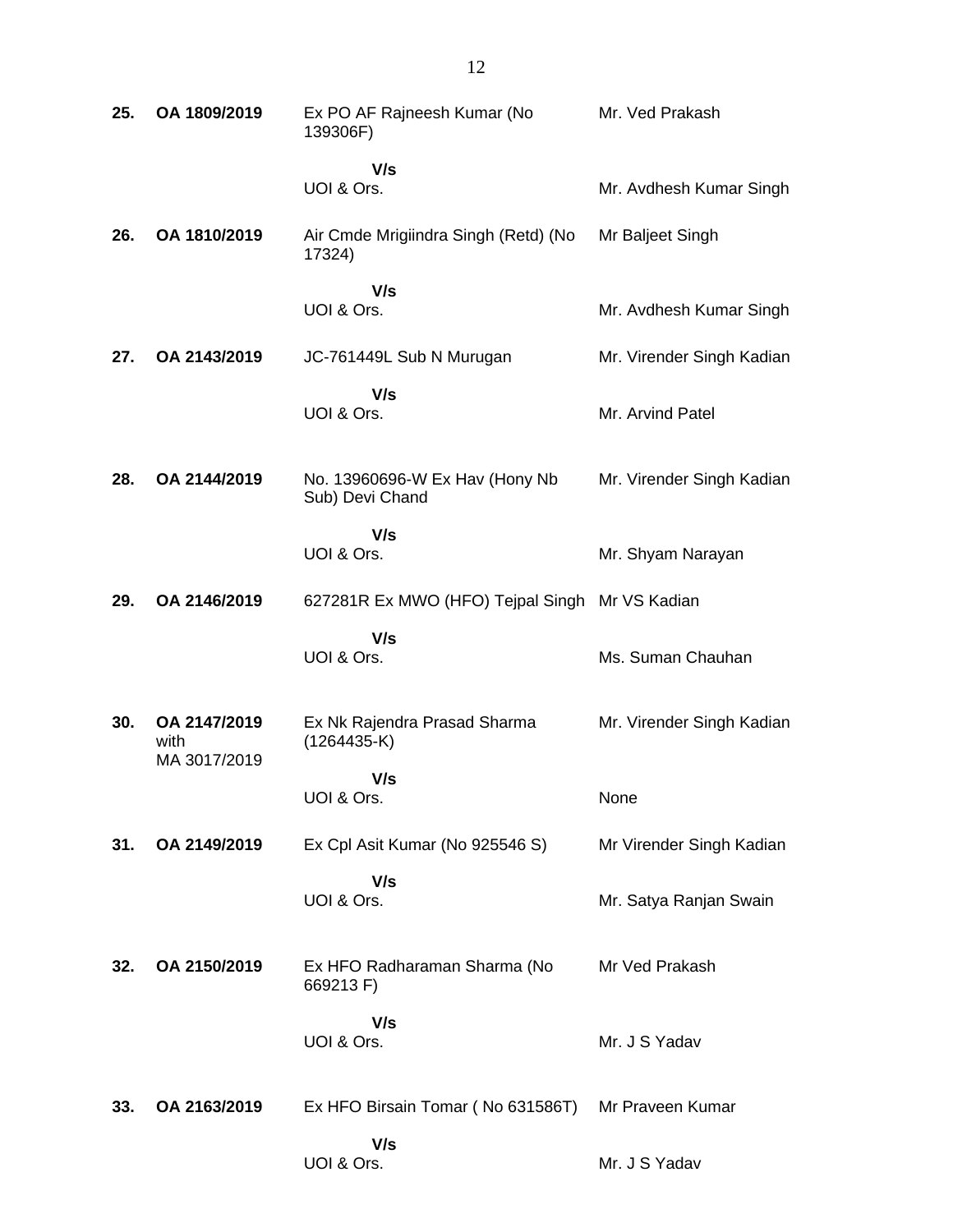| 34. | OA 2164/2019<br>with<br>MA 3032/2019 | Ex HFO Rama Shankar Yadav (NO<br>609318F) | Mr Ompraksh Kr Srivastava &<br>Jainendra Kumar |
|-----|--------------------------------------|-------------------------------------------|------------------------------------------------|
|     |                                      | V/s<br>UOI & Ors.                         | Mr. Y P Singh                                  |
| 35. | OA 2165/2019<br>with<br>MA 3033/2019 | No 5248985 Ex Rfn Dhan Bahadur<br>Gurung  | Mr KK Rastogi                                  |
|     |                                      | V/s<br>UOI & Ors.                         | None                                           |
| 36. | OA 2166/2019                         | Ex Nk Satya Prakash (15683872-H)          | Mr. Ved Prakash                                |
|     |                                      | V/s<br>UOI & Ors.                         | Mr. Arvind Patel                               |
| 37. | OA 2167/2019                         | DR-10399W Col Jaideep Sengupta<br>(Retd.) | Mr. Ajit Kakkar                                |
|     |                                      | V/s<br>UOI & Ors.                         | Mr. K K Tyagi                                  |
| 38. | OA 2168/2019                         | No 627447 Ex MWO Jaivir Singh             | Mr. VS Kadian                                  |
|     |                                      | V/s<br>UOI & Ors.                         | Ms. Suman Chauhan                              |
| 39. | OA 2169/2019                         | Ex Sgt Arun Prasad (No 781311 B)          | Mr Praveen Kumar                               |
|     |                                      | V/s<br>UOI & Ors.                         | Mr. Neeraj, Sr. CGSC                           |
| 40. | OA 2170/2019<br>with                 | No. 3173794-W Ex Nk Satyapal Singh        | Mr. Virender Singh Kadian                      |
|     | MA 3035/2019                         | V/s<br>UOI & Ors.                         | Mr. S P Sharma                                 |
| 41. | OA 2209/2019                         | JC-377476L Sub Jaswant Singh              | Mr. Virender Singh Kadian                      |
|     |                                      | V/s<br>UOI & Ors.                         | Mr. S D Windlesh                               |